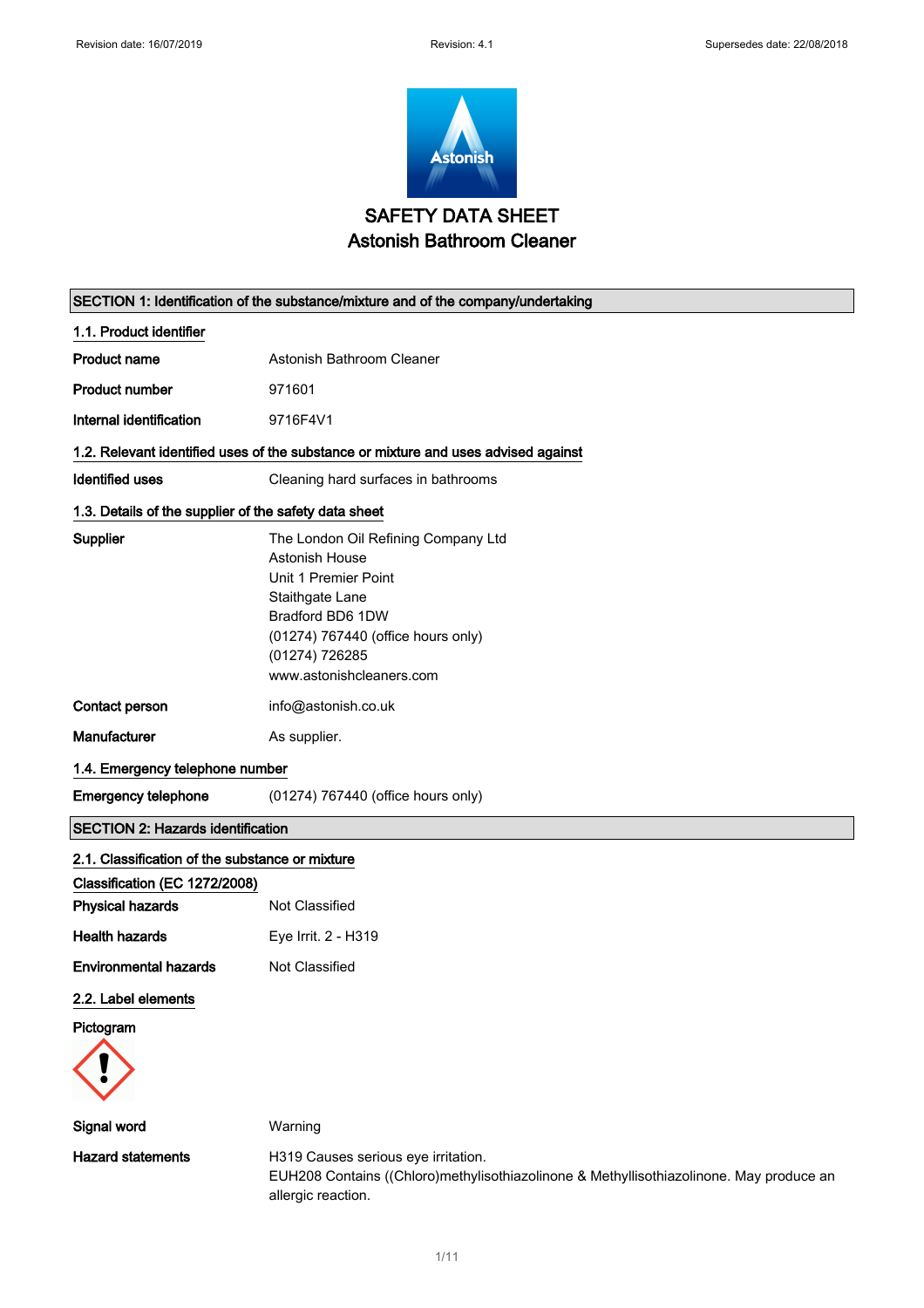| <b>Precautionary statements</b> | P101 If medical advice is needed, have product container or label at hand.                                                                       |
|---------------------------------|--------------------------------------------------------------------------------------------------------------------------------------------------|
|                                 | P102 Keep out of reach of children.                                                                                                              |
|                                 | P103 Read label before use.                                                                                                                      |
|                                 | P264 Wash hands thoroughly after handling.                                                                                                       |
|                                 | P280 Wear protective gloves and eye protection.                                                                                                  |
|                                 | P302+P352 IF ON SKIN: Wash with plenty of water.                                                                                                 |
|                                 | P305+P351+P338 IF IN EYES: Rinse cautiously with water for several minutes. Remove                                                               |
|                                 | contact lenses, if present and easy to do. Continue rinsing.                                                                                     |
|                                 | P333+P313 If skin irritation or rash occurs: Get medical advice/ attention.                                                                      |
|                                 | P337+P313 If eye irritation persists: Get medical advice/attention.                                                                              |
| <b>Additional Labelling</b>     | UFI: V1F0-M035-EW05-2KPM                                                                                                                         |
| Detergent labelling             | <5% non-ionic surfactants, <5% perfumes, Contains reaction mass of: 5-chloro-2-methyl-4-<br>iso-thiazolin-3-one and 2-methyl-2H-isothiazol-3-one |

## 2.3. Other hazards

None

## SECTION 3: Composition/information on ingredients

## 3.2. Mixtures

| <b>Citric Acid Monohydrate</b>                                |                      |                                                      | $1 - 5%$ |
|---------------------------------------------------------------|----------------------|------------------------------------------------------|----------|
| CAS number: 5949-29-1                                         | EC number: 201-069-1 |                                                      |          |
| Classification<br>Eye Irrit. 2 - H319                         |                      |                                                      |          |
| Undecanol, branched and linear, ethoxylated (>5-15 EO)        |                      |                                                      | $1 - 5%$ |
| CAS number: 68439-46-3                                        |                      |                                                      |          |
| Classification<br>Acute Tox. 4 - H302<br>Eye Dam. 1 - H318    |                      |                                                      |          |
| Ethanol                                                       |                      |                                                      | 1%       |
| CAS number: 64-17-5                                           | EC number: 200-578-6 |                                                      |          |
| Classification<br>Flam. Liq. 2 - H225<br>Eye Irrit. 2 - H319  |                      |                                                      |          |
| Sodium Hydroxide                                              |                      |                                                      | 1%       |
| CAS number: 1310-73-2                                         | EC number: 215-185-5 | REACH registration number: 01-<br>2119457892-07-0000 |          |
| Classification<br>Met. Corr. 1 - H290<br>Skin Corr. 1A - H314 |                      |                                                      |          |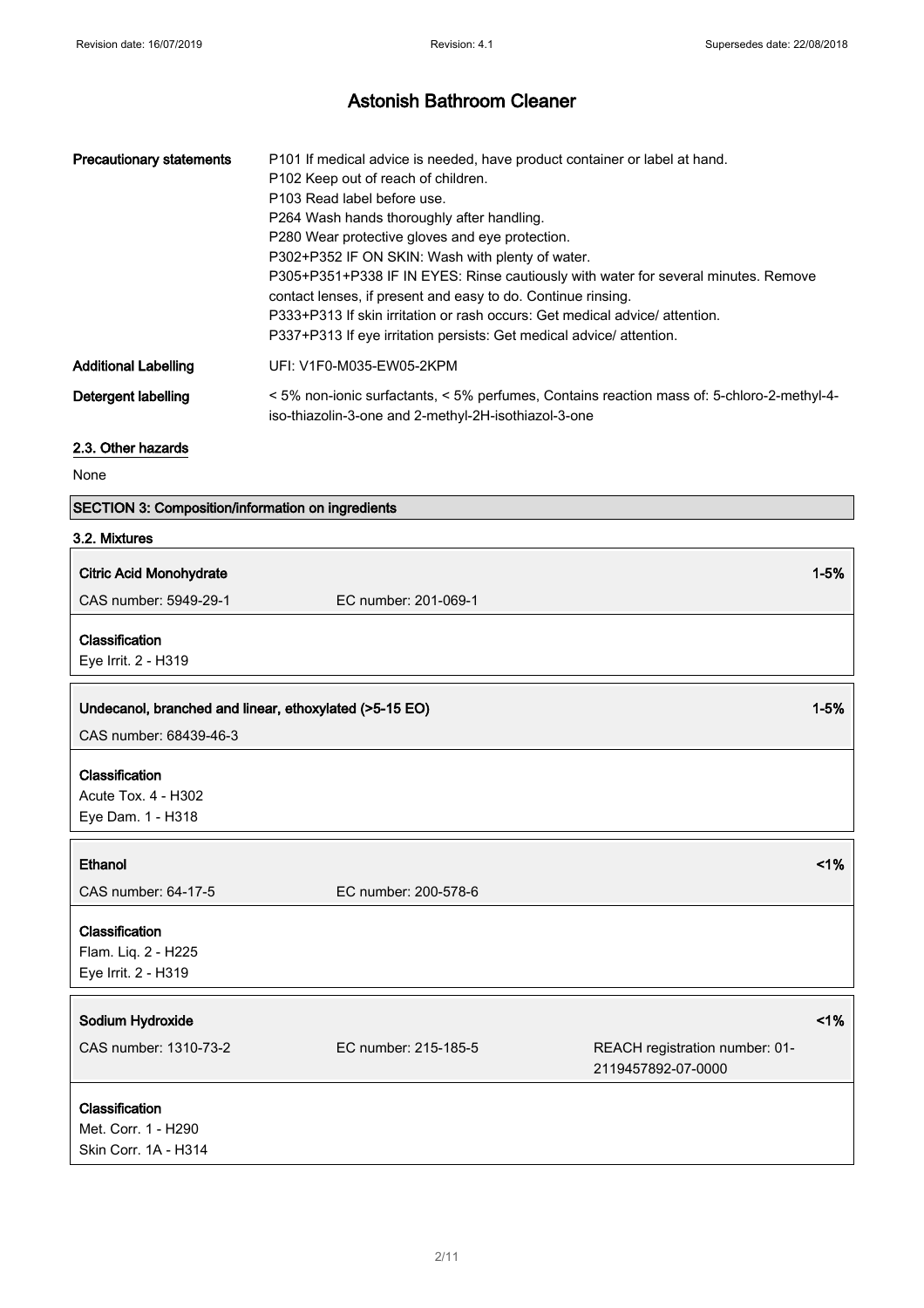| methanol                                                                                                                                                                                  |                                                                                    | 1% |
|-------------------------------------------------------------------------------------------------------------------------------------------------------------------------------------------|------------------------------------------------------------------------------------|----|
| CAS number: 67-56-1                                                                                                                                                                       | EC number: 200-659-6                                                               |    |
| Classification<br>Flam. Liq. 2 - H225<br>Acute Tox. 3 - H301<br>Acute Tox. 3 - H311<br>Acute Tox. 3 - H331<br>STOT SE 1 - H370                                                            |                                                                                    |    |
| Glycerol                                                                                                                                                                                  |                                                                                    | 1% |
| CAS number: 56-81-5                                                                                                                                                                       | EC number: 200-289-5                                                               |    |
| Classification<br>Not Classified                                                                                                                                                          |                                                                                    |    |
| 2,2'-iminodiethanol                                                                                                                                                                       |                                                                                    | 1% |
| CAS number: 111-42-2                                                                                                                                                                      | EC number: 203-868-0                                                               |    |
| Classification<br>Acute Tox. 4 - H302<br>Skin Irrit. 2 - H315<br>Eye Dam. 1 - H318<br><b>STOT RE 2 - H373</b><br>Aquatic Chronic 3 - H412                                                 |                                                                                    |    |
| ((Chloro)methylisothiazolinone & Methyllisothiazolinone                                                                                                                                   |                                                                                    | 1% |
| CAS number: 55965-84-9                                                                                                                                                                    | EC number: 611-341-5                                                               |    |
| M factor (Acute) = $100$                                                                                                                                                                  | M factor (Chronic) = 100                                                           |    |
| Classification<br>Acute Tox. 3 - H301<br>Acute Tox. 2 - H310<br>Acute Tox. 2 - H330<br>Skin Corr. 1B - H314<br>Skin Sens. 1A - H317<br>Aquatic Acute 1 - H400<br>Aquatic Chronic 1 - H410 | The Full Text for all R-Phrases and Hazard Statements are Displayed in Section 16. |    |

## SECTION 4: First aid measures

## 4.1. Description of first aid measures

| <b>Inhalation</b>   | Remove exposure and give water to drink if mouth irritation experienced. Seek medical advice<br>if recovery not rapid.                 |
|---------------------|----------------------------------------------------------------------------------------------------------------------------------------|
| Ingestion           | Drink water. If symptoms persist seek medical advice.                                                                                  |
| <b>Skin contact</b> | Wash skin thoroughly with soap and water. Remove contaminated clothing. Get medical<br>attention if irritation persists after washing. |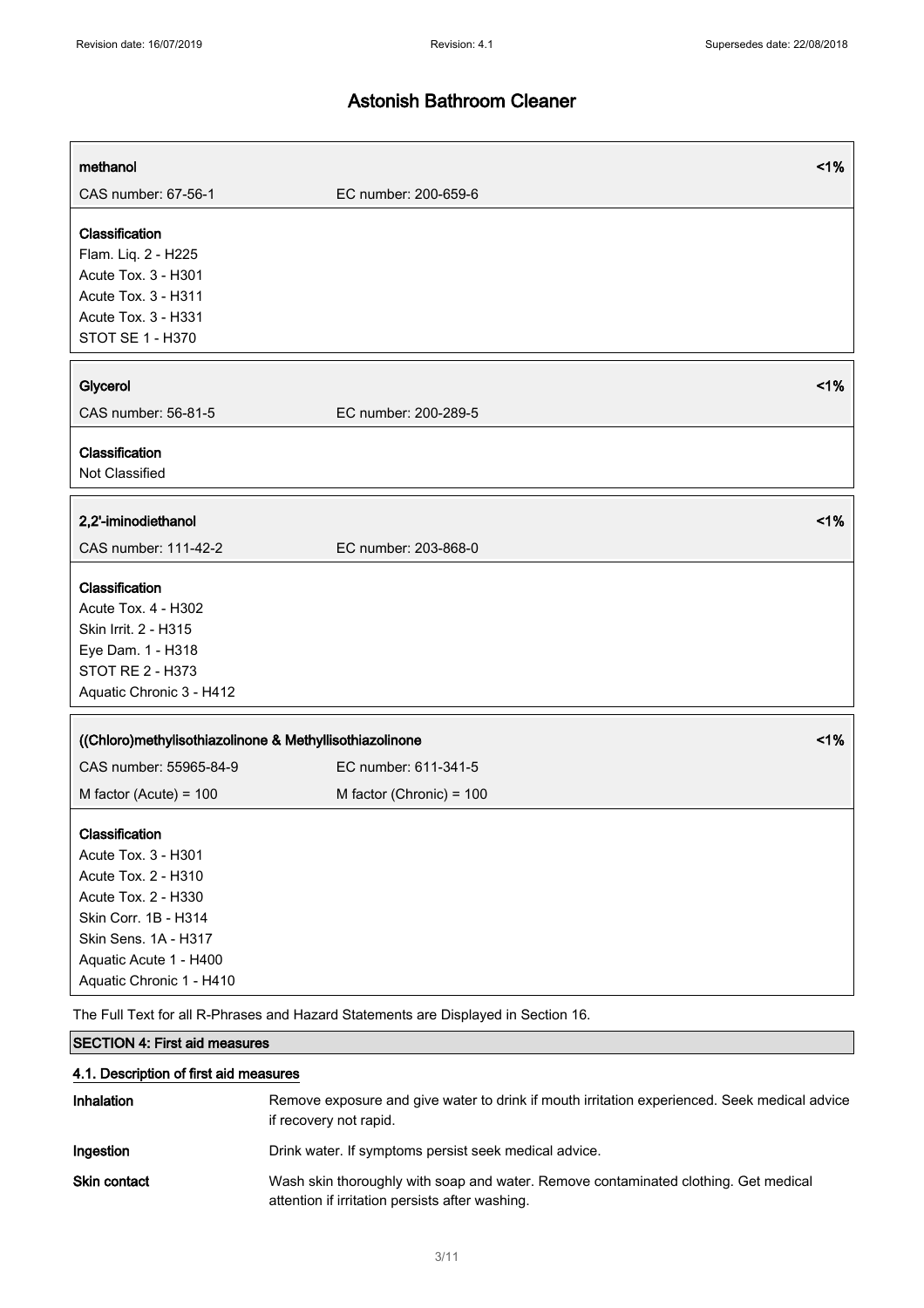| Eye contact                                                | Rinse cautiously with water for several minutes. Remove contact lenses, if present and easy<br>to do. Continue rinsing. Get medical attention if irritation persists after washing.                      |
|------------------------------------------------------------|----------------------------------------------------------------------------------------------------------------------------------------------------------------------------------------------------------|
|                                                            | 4.2. Most important symptoms and effects, both acute and delayed                                                                                                                                         |
| Inhalation                                                 | Possible mild irritation of breathing passage and possible mouth irritation.                                                                                                                             |
| Ingestion                                                  | Possible mild stomach upset and mild soreness of mouth.                                                                                                                                                  |
| Skin contact                                               | Possible mild transient irritation of skin.                                                                                                                                                              |
| Eye contact                                                | Causes eye irritation.                                                                                                                                                                                   |
|                                                            | 4.3. Indication of any immediate medical attention and special treatment needed                                                                                                                          |
| Notes for the doctor                                       | No data avaliable                                                                                                                                                                                        |
| <b>Specific treatments</b>                                 | No data available.                                                                                                                                                                                       |
| <b>SECTION 5: Firefighting measures</b>                    |                                                                                                                                                                                                          |
| 5.1. Extinguishing media                                   |                                                                                                                                                                                                          |
| Suitable extinguishing media                               | Use extinguisher suitable to cause of fire.                                                                                                                                                              |
| 5.2. Special hazards arising from the substance or mixture |                                                                                                                                                                                                          |
| Specific hazards                                           | Product does not support combustion, minimal fire hazard. Minimal quantities of oxides of<br>carbon may be produced.                                                                                     |
| 5.3. Advice for firefighters                               |                                                                                                                                                                                                          |
| Protective actions during<br>firefighting                  | Use protection suitable to cause of fire.                                                                                                                                                                |
| <b>SECTION 6: Accidental release measures</b>              |                                                                                                                                                                                                          |
|                                                            | 6.1. Personal precautions, protective equipment and emergency procedures                                                                                                                                 |
| <b>Personal precautions</b>                                | Avoid contact with skin and eyes.                                                                                                                                                                        |
| 6.2. Environmental precautions                             |                                                                                                                                                                                                          |
| <b>Environmental precautions</b>                           | Product is intended to be rinsed away to sewer after use. For bigger spillages non-household                                                                                                             |
|                                                            | spillages prevent entry into sewer or drains.                                                                                                                                                            |
| 6.3. Methods and material for containment and cleaning up  |                                                                                                                                                                                                          |
| Methods for cleaning up                                    | Absorb household spillages with e.g kitchen roll and dispose of in bin. Wipe affected area<br>clean with a damp cloth.                                                                                   |
| 6.4. Reference to other sections                           |                                                                                                                                                                                                          |
| Reference to other sections                                | For personal protection, see Section 8. For waste disposal, see Section 13.                                                                                                                              |
| <b>SECTION 7: Handling and storage</b>                     |                                                                                                                                                                                                          |
| 7.1. Precautions for safe handling                         |                                                                                                                                                                                                          |
| <b>Usage precautions</b>                                   | Use as instructed on label. Avoid breathing spray. Point spray away from face. Avoid contact<br>with eyes. Do not mix with chlorine bleach containing products. May release dangerous gas<br>(chlorine). |
|                                                            | 7.2. Conditions for safe storage, including any incompatibilities                                                                                                                                        |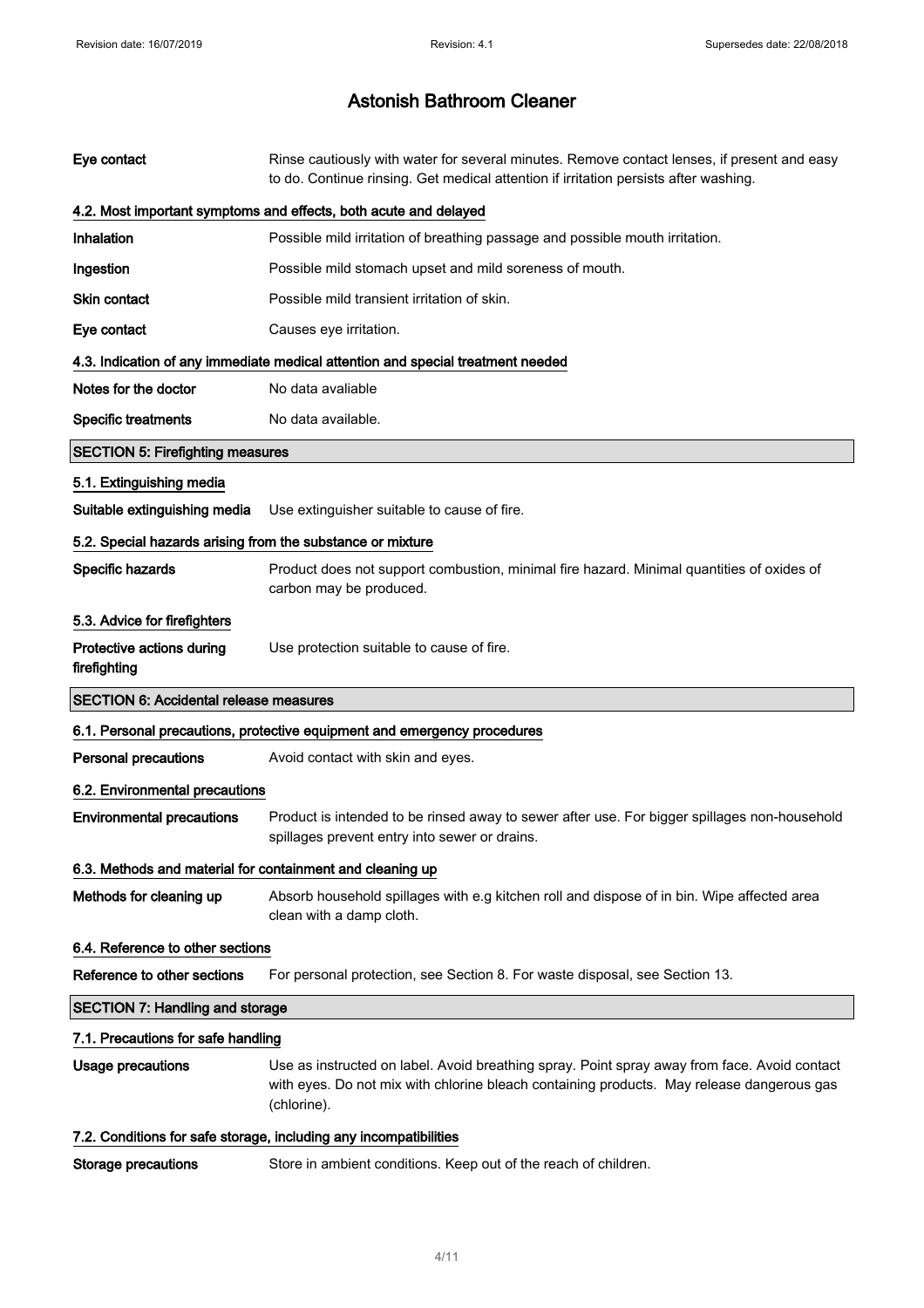## 7.3. Specific end use(s)

Specific end use(s) Cleaning hard surfaces in the bathroom. Observe precautions in section 7.1.

## SECTION 8: Exposure Controls/personal protection

## 8.1. Control parameters

## Occupational exposure limits

## Ethanol

Short-term exposure limit (15-minute): ELV (IE) 1000 ppm

## Sodium Hydroxide

Short-term exposure limit (15-minute): WEL 2 mg/m<sup>3</sup>

## methanol

Short-term exposure limit (15-minute): WEL 250 ppm 333 mg/m3 Long-term exposure limit (8-hour TWA): ELV (IE) 200 ppm 260 mg/m<sup>3</sup>

## Glycerol

Long-term exposure limit (8-hour TWA): WEL 10 mg/m<sup>3</sup> mist

## 2,2'-iminodiethanol

Long-term exposure limit (8-hour TWA): WEL 13 mg/m3 WEL = Workplace Exposure Limit

## Citric Acid Monohydrate (CAS: 5949-29-1)

| <b>PNEC</b> | - Fresh water; 0.44 mg/l<br>- Sediment (Freshwater); 3.46 mg/kg<br>- Sediment (Marinewater); 34.6 mg/kg<br>- Marine water; 0.044 mg/l<br>$-$ STP; $>$ 1000 mg/l<br>- Soil; 33.1 mg/kg                                                                                                          |
|-------------|------------------------------------------------------------------------------------------------------------------------------------------------------------------------------------------------------------------------------------------------------------------------------------------------|
|             | Ethanol (CAS: 64-17-5)                                                                                                                                                                                                                                                                         |
| <b>DNEL</b> | Workers - Dermal; Long term : 343 mg/kg<br>Workers - Inhalation; : 950 mg/m <sup>3</sup><br>Consumer - Inhalation; local effects: 950 mg/m <sup>3</sup><br>Consumer - Dermal; Long term : 206 mg/kg<br>Consumer - Inhalation; : 114 mg/m <sup>3</sup><br>Consumer - Oral; Long term : 87 mg/kg |
| <b>PNEC</b> | - Fresh water; 0.96 mg/l<br>- Marine water; 0.79 mg/l<br>- Sediment (Freshwater); 3.6 mg/kg<br>- Soil; $0.63$ mg/kg                                                                                                                                                                            |

methanol (CAS: 67-56-1)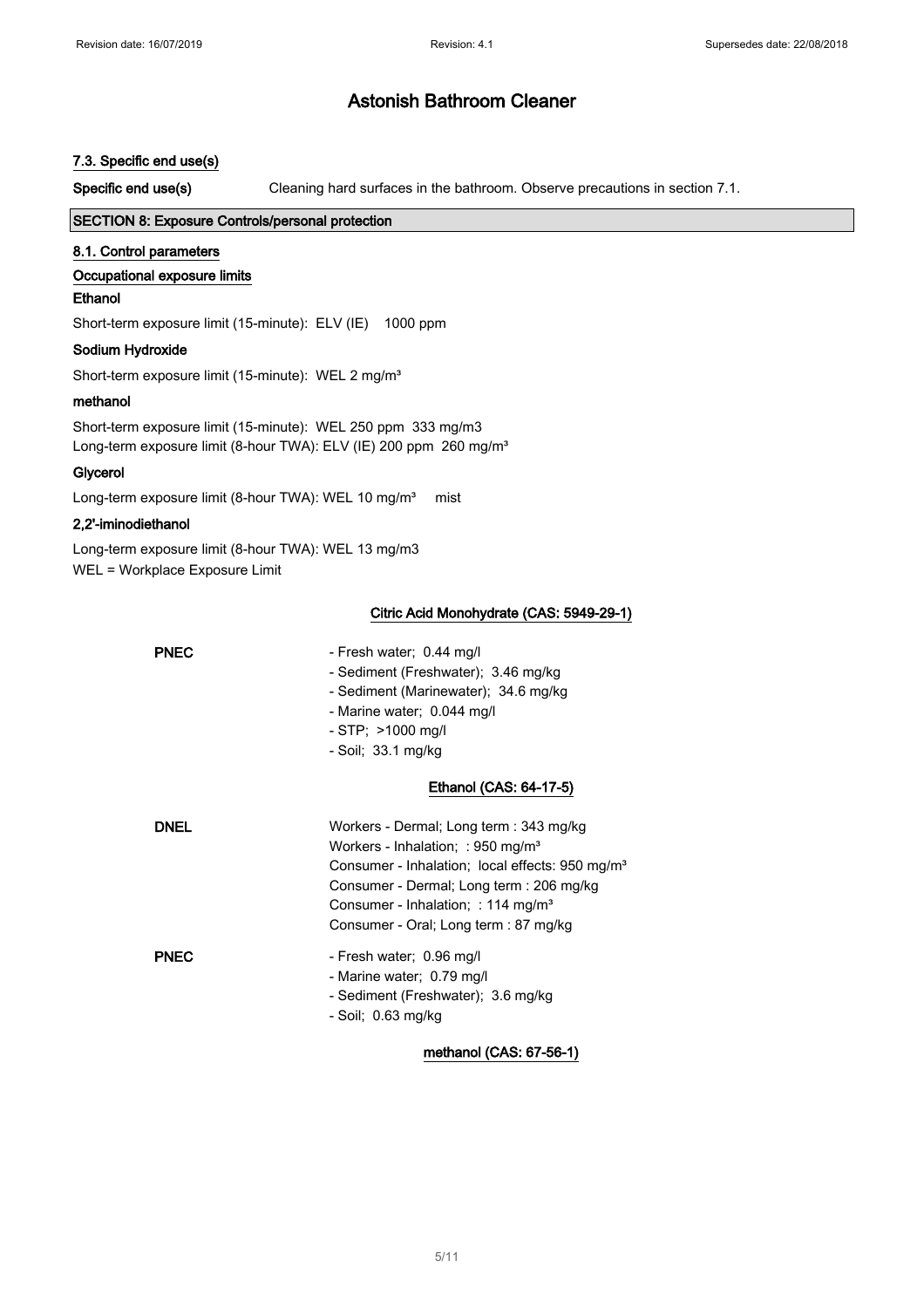| <b>DNEL</b>                        | Workers - Dermal; Short term systemic effects: 40 mg/kg<br>Workers - Inhalation; Short term systemic effects: 260 mg/m <sup>3</sup><br>Workers - Inhalation; Short term local effects: 260 mg/m <sup>3</sup><br>Workers - Dermal; Long term systemic effects: 40 mg/kg<br>Workers - Inhalation; Long term systemic effects: 260 mg/m <sup>3</sup><br>Workers - Inhalation; Long term local effects: 260 mg/m <sup>3</sup><br>Consumer - Dermal; Short term systemic effects: 8 mg/kg<br>Consumer - Inhalation; Short term systemic effects: 50 mg/m <sup>3</sup><br>Consumer - Oral; Short term systemic effects: 8 mg/kg<br>Consumer - Inhalation; Long term local effects: 50 mg/m <sup>3</sup><br>Consumer - Oral; Long term systemic effects: 8 mg/kg<br>Consumer - Inhalation; Long term systemic effects: 50 mg/m <sup>3</sup><br>Consumer - Dermal; Long term systemic effects: 8 mg/kg |
|------------------------------------|------------------------------------------------------------------------------------------------------------------------------------------------------------------------------------------------------------------------------------------------------------------------------------------------------------------------------------------------------------------------------------------------------------------------------------------------------------------------------------------------------------------------------------------------------------------------------------------------------------------------------------------------------------------------------------------------------------------------------------------------------------------------------------------------------------------------------------------------------------------------------------------------|
|                                    | Consumer - Inhalation; Short term local effects: 50 mg/m <sup>3</sup>                                                                                                                                                                                                                                                                                                                                                                                                                                                                                                                                                                                                                                                                                                                                                                                                                          |
| <b>PNEC</b>                        | - Fresh water; 154 mg/l<br>- Marine water; 15.4 mg/l<br>- Sediment; 570.4 mg/kg<br>- Soil; 23.5 mg/kg<br>- STP; 100 mg/l<br>- Intermittent release; 1540 mg/l                                                                                                                                                                                                                                                                                                                                                                                                                                                                                                                                                                                                                                                                                                                                  |
| 8.2. Exposure controls             |                                                                                                                                                                                                                                                                                                                                                                                                                                                                                                                                                                                                                                                                                                                                                                                                                                                                                                |
| Eye/face protection                | Wear eye protection.                                                                                                                                                                                                                                                                                                                                                                                                                                                                                                                                                                                                                                                                                                                                                                                                                                                                           |
| Hand protection                    | For users with sensitive skin, it is recommended that suitable protective gloves are worn.                                                                                                                                                                                                                                                                                                                                                                                                                                                                                                                                                                                                                                                                                                                                                                                                     |
| Environmental exposure<br>controls | This product does not pose a hazard in normal use when following the usage instructions.                                                                                                                                                                                                                                                                                                                                                                                                                                                                                                                                                                                                                                                                                                                                                                                                       |

## SECTION 9: Physical and Chemical Properties

## 9.1. Information on basic physical and chemical properties

| Appearance                                      | Clear Blue liquid                     |
|-------------------------------------------------|---------------------------------------|
| Colour                                          | Blue.                                 |
| Odour                                           | Fresh/Herbal                          |
| Odour threshold                                 | Not known.                            |
| рH                                              | pH (concentrated solution): 2.5 - 4.5 |
| <b>Melting point</b>                            | Not known.                            |
| Initial boiling point and range                 | Not measured (>100°C)                 |
| Flash point                                     | Not determined.                       |
| <b>Evaporation rate</b>                         | Not known.                            |
| <b>Evaporation factor</b>                       | Not known.                            |
| Flammability (solid, gas)                       | Does not ignite.                      |
| Upper/lower flammability or<br>explosive limits | Does not ignite.                      |
| <b>Other flammability</b>                       | Not relevant.                         |
| Vapour pressure                                 | Not determined.                       |
| Vapour density                                  | > 1 (Air=1)                           |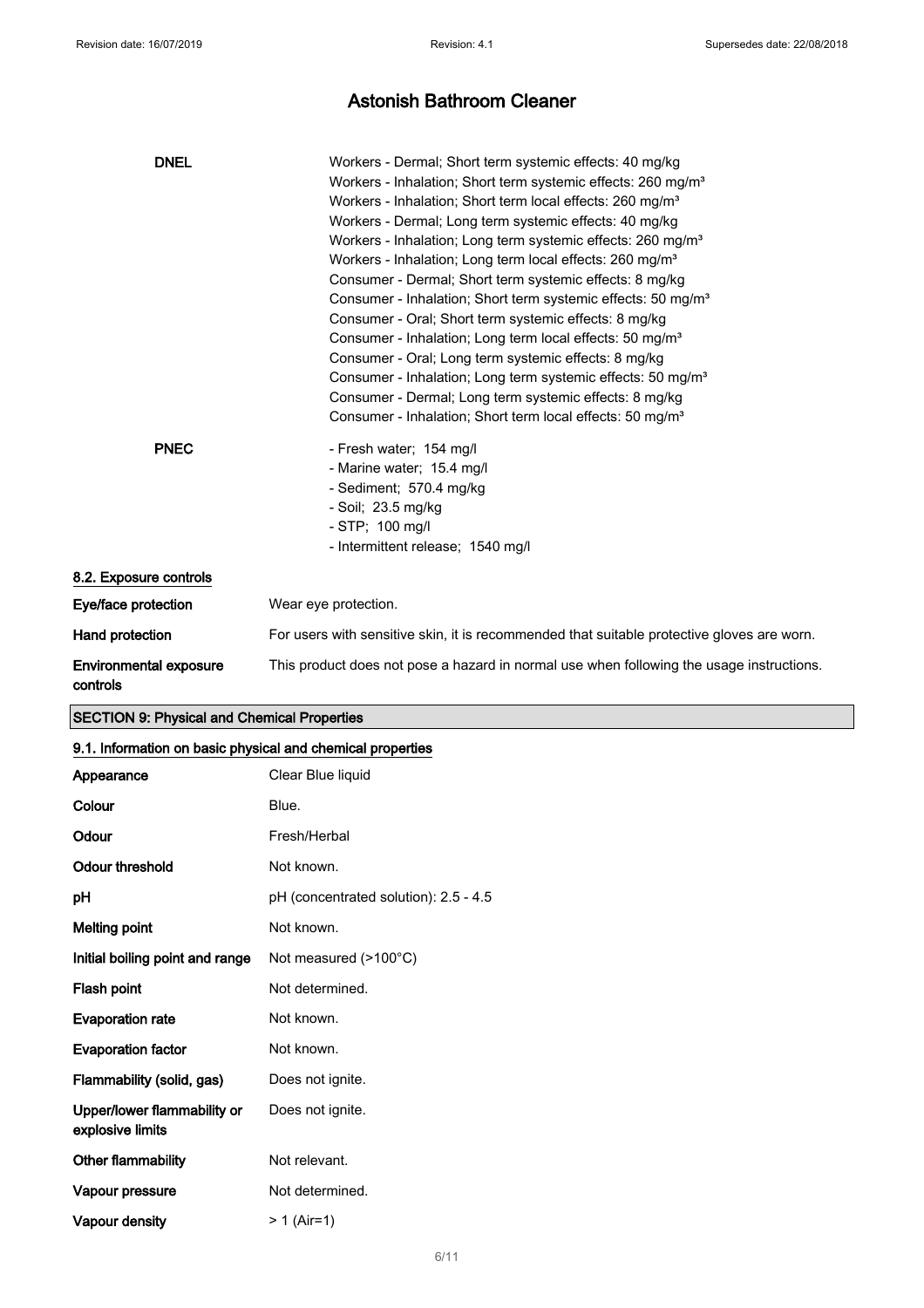| <b>Relative density</b>                            | $0.997 - 1.011$ @ 20°C                                                                                                       |  |
|----------------------------------------------------|------------------------------------------------------------------------------------------------------------------------------|--|
| <b>Bulk density</b>                                | Not applicable.                                                                                                              |  |
| Solubility(ies)                                    | Soluble in water                                                                                                             |  |
| <b>Partition coefficient</b>                       | Not known.                                                                                                                   |  |
| Auto-ignition temperature                          | Not known.                                                                                                                   |  |
| <b>Decomposition Temperature</b>                   | Not available.                                                                                                               |  |
| <b>Viscosity</b>                                   | Not determined.                                                                                                              |  |
| <b>Explosive properties</b>                        | None                                                                                                                         |  |
| <b>Explosive under the influence</b><br>of a flame | Not considered to be explosive.                                                                                              |  |
| <b>Oxidising properties</b>                        | Not applicable.                                                                                                              |  |
| 9.2. Other information                             |                                                                                                                              |  |
| Other information                                  | None.                                                                                                                        |  |
| <b>SECTION 10: Stability and reactivity</b>        |                                                                                                                              |  |
| 10.1. Reactivity                                   |                                                                                                                              |  |
| Reactivity                                         | Will react with chlorine bleach to produce chlorine gas                                                                      |  |
| 10.2. Chemical stability                           |                                                                                                                              |  |
| <b>Stability</b>                                   | Stable under normal conditions.                                                                                              |  |
| 10.3. Possibility of hazardous reactions           |                                                                                                                              |  |
| Possibility of hazardous<br>reactions              | None under normal conditions.                                                                                                |  |
| 10.4. Conditions to avoid                          |                                                                                                                              |  |
| <b>Conditions to avoid</b>                         | None known.                                                                                                                  |  |
| 10.5. Incompatible materials                       |                                                                                                                              |  |
| Materials to avoid                                 | Do not mix with Chlorine Bleach                                                                                              |  |
| 10.6. Hazardous decomposition products             |                                                                                                                              |  |
| Hazardous decomposition<br>products                | Carbon oxides.                                                                                                               |  |
| <b>SECTION 11: Toxicological information</b>       |                                                                                                                              |  |
| 11.1. Information on toxicological effects         |                                                                                                                              |  |
| <b>Toxicological effects</b>                       | This mixture has not been tested. Based on the avaliable data of the ingredients the<br>classification criteria are not met. |  |
| Acute toxicity - oral                              |                                                                                                                              |  |
| ATE oral (mg/kg)                                   | 31,111.11                                                                                                                    |  |
| Toxicological information on ingredients.          |                                                                                                                              |  |
| <b>Citric Acid Monohydrate</b>                     |                                                                                                                              |  |
| Acute toxicity - oral                              |                                                                                                                              |  |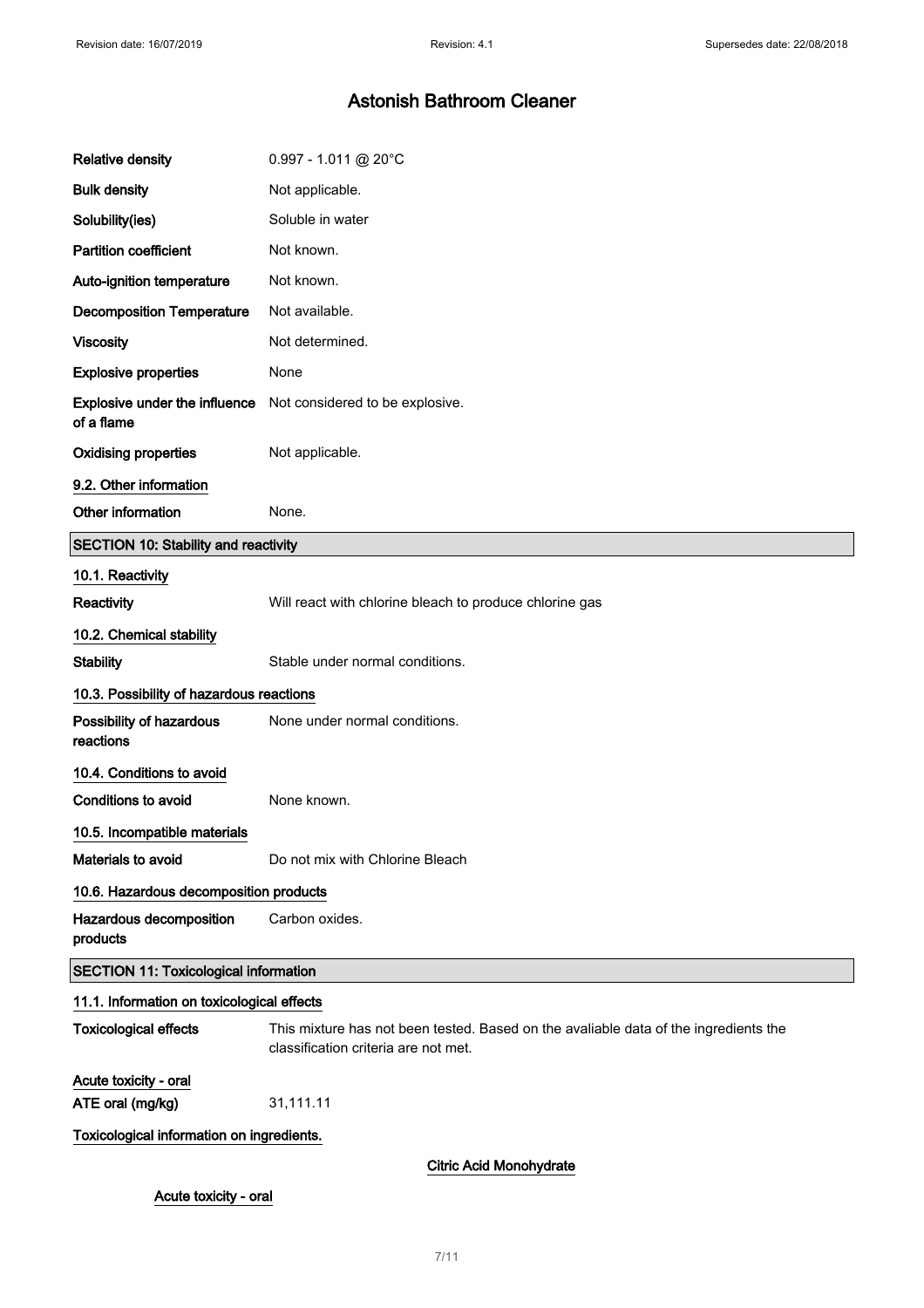| Acute toxicity oral (LD <sub>50</sub><br>mg/kg)           | 5,400.0                                                 |
|-----------------------------------------------------------|---------------------------------------------------------|
| <b>Species</b>                                            | Rat                                                     |
| ATE oral (mg/kg)                                          | 5,400.0                                                 |
| Acute toxicity - dermal                                   |                                                         |
| Acute toxicity dermal (LD <sub>50</sub> 2,000.0<br>mg/kg) |                                                         |
| <b>Species</b>                                            | Rabbit                                                  |
|                                                           | ((Chloro)methylisothiazolinone & Methyllisothiazolinone |
| Acute toxicity - oral                                     |                                                         |
| Acute toxicity oral (LD <sub>50</sub><br>mg/kg)           | 4,467.0                                                 |
| <b>Species</b>                                            | Rat                                                     |
| ATE oral (mg/kg)                                          | 100.0                                                   |
| Acute toxicity - dermal                                   |                                                         |
| Acute toxicity dermal (LD <sub>50</sub> 5,000.0<br>mg/kg) |                                                         |
| <b>Species</b>                                            | Rat                                                     |
| ATE dermal (mg/kg)                                        | 50.0                                                    |
| Acute toxicity - inhalation                               |                                                         |
| <b>ATE</b> inhalation<br>(dusts/mists mg/l)               | 0.05                                                    |

## SECTION 12: Ecological Information

## 12.1. Toxicity

Toxicity The mixture has not been tested. Based on the avaliable data of the ingredients the classification criteria are not met.

## Ecological information on ingredients.

## Citric Acid Monohydrate

| Acute aguatic toxicity                    |                                                        |
|-------------------------------------------|--------------------------------------------------------|
| Acute toxicity - fish                     | $LC_{50}$ , 48 hours: 440 mg/l, Fish                   |
| Acute toxicity - aquatic<br>invertebrates | EC <sub>50</sub> , 24 hours: 1535 mg/l, Daphnia magna  |
| Acute toxicity - aquatic<br>plants        | NOEC, 8 days: 425 mg/l, Algae                          |
|                                           | Undecanol, branched and linear, ethoxylated (>5-15 EO) |

## Acute aquatic toxicity

| Acute toxicity - fish |  | LC <sub>50</sub> , 96 hours: >1 - 10 mg/l, Cyprinus carpio (Common carp) |  |  |  |  |  |
|-----------------------|--|--------------------------------------------------------------------------|--|--|--|--|--|
|-----------------------|--|--------------------------------------------------------------------------|--|--|--|--|--|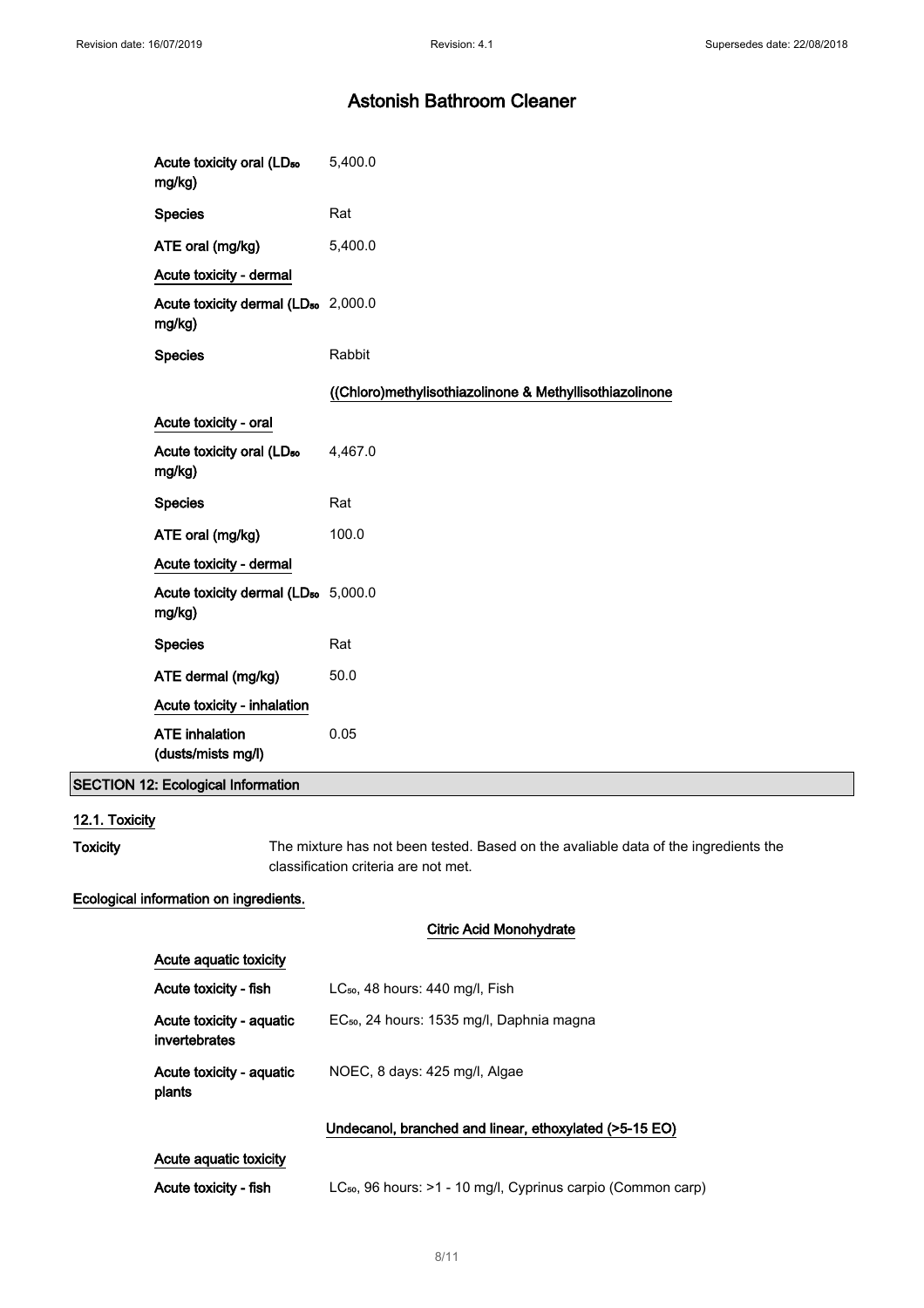| Acute toxicity - aquatic<br>invertebrates  | EC <sub>50</sub> , 48 hours: >1 - 10 mg/l, Daphnia magna                                                                                                                                                                                                                                                 |  |
|--------------------------------------------|----------------------------------------------------------------------------------------------------------------------------------------------------------------------------------------------------------------------------------------------------------------------------------------------------------|--|
| Acute toxicity - aquatic<br>plants         | EC <sub>50</sub> , 72 hours: >1 - 10 mg/l, Desmodesmus subspicatus                                                                                                                                                                                                                                       |  |
|                                            | ((Chloro)methylisothiazolinone & Methyllisothiazolinone                                                                                                                                                                                                                                                  |  |
| Acute aquatic toxicity                     |                                                                                                                                                                                                                                                                                                          |  |
| $LE(C)$ 50                                 | $0.001 < L(E)C50 \le 0.01$                                                                                                                                                                                                                                                                               |  |
| M factor (Acute)                           | 100                                                                                                                                                                                                                                                                                                      |  |
| Acute toxicity - fish                      | EC <sub>50</sub> , 96 hours: 0.22 mg/l, Oncorhynchus mykiss (Rainbow trout)                                                                                                                                                                                                                              |  |
| Acute toxicity - aquatic<br>invertebrates  | EC <sub>50</sub> , 48 hours: 0.1 mg/l, Daphnia magna                                                                                                                                                                                                                                                     |  |
| Acute toxicity - aquatic<br>plants         | EC <sub>50</sub> , 72 hours: 0.048 mg/l, Pseudokirchneriella subcapitata                                                                                                                                                                                                                                 |  |
| Acute toxicity -<br>microorganisms         | EC <sub>20</sub> , 3 hours: 0.97 mg/l, Activated sludge                                                                                                                                                                                                                                                  |  |
| Chronic aquatic toxicity                   |                                                                                                                                                                                                                                                                                                          |  |
| M factor (Chronic)                         | 100                                                                                                                                                                                                                                                                                                      |  |
| 12.2. Persistence and degradability        |                                                                                                                                                                                                                                                                                                          |  |
|                                            | Persistence and degradability Does not contain any components considered to be persistent. Contains detergents that<br>satisfy the biodegradation requirements of directive 648/2004/EC. Alcohols branched/linear,<br>ethoxylated - Readily biodegradable; >70%; 28d; aerobic; OECD Test Guideline 301A. |  |
| 12.3. Bioaccumulative potential            |                                                                                                                                                                                                                                                                                                          |  |
| <b>Bioaccumulative potential</b>           | Bioaccumulation is not expected.                                                                                                                                                                                                                                                                         |  |
| <b>Partition coefficient</b>               | Not known.                                                                                                                                                                                                                                                                                               |  |
| 12.4. Mobility in soil                     |                                                                                                                                                                                                                                                                                                          |  |
| <b>Mobility</b>                            | The components of the mixture are readily absorbed into soil and are mobile in water<br>environment.                                                                                                                                                                                                     |  |
| 12.5. Results of PBT and vPvB assessment   |                                                                                                                                                                                                                                                                                                          |  |
| Results of PBT and vPvB<br>assessment      | No data available.                                                                                                                                                                                                                                                                                       |  |
| 12.6. Other adverse effects                |                                                                                                                                                                                                                                                                                                          |  |
| Other adverse effects                      | Not known.                                                                                                                                                                                                                                                                                               |  |
| <b>SECTION 13: Disposal considerations</b> |                                                                                                                                                                                                                                                                                                          |  |
| 13.1. Waste treatment methods              |                                                                                                                                                                                                                                                                                                          |  |
| <b>General information</b>                 | Dispose of according to local regulations. Avoid disposing into drainage systems and into the<br>environment. Dispose of contaminated packaging in the same way as the product itself. Non-<br>contaminated packages may be recycled.                                                                    |  |
| <b>SECTION 14: Transport information</b>   |                                                                                                                                                                                                                                                                                                          |  |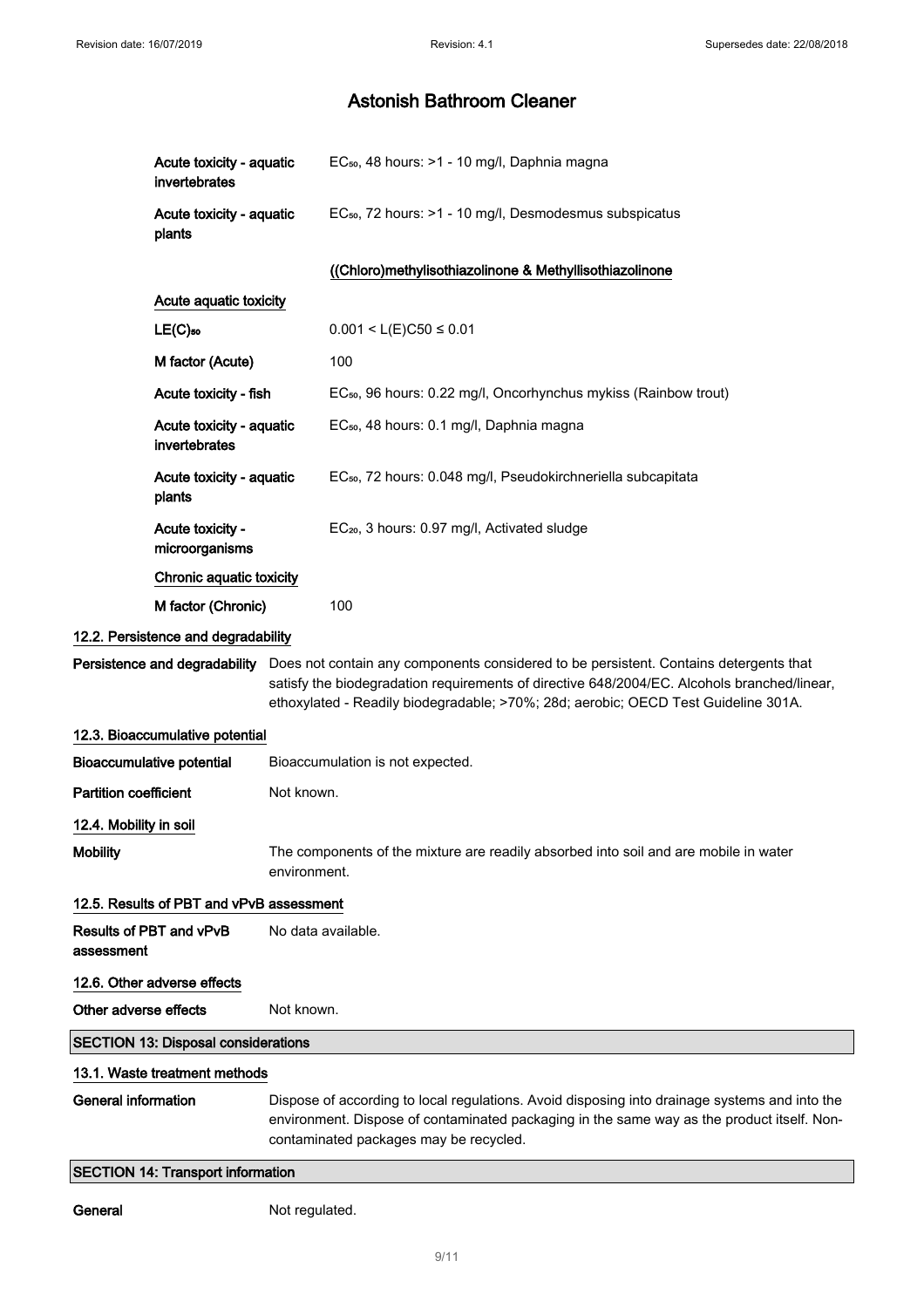## 14.1. UN number

Not applicable.

## 14.2. UN proper shipping name

Not applicable.

#### 14.3. Transport hazard class(es)

Not regulated.

## 14.4. Packing group

Not applicable.

## 14.5. Environmental hazards

Environmentally hazardous substance/marine pollutant No.

#### 14.6. Special precautions for user

Not applicable.

#### 14.7. Transport in bulk according to Annex II of MARPOL and the IBC Code

Transport in bulk according to Not applicable. Annex II of MARPOL 73/78 and the IBC Code

#### SECTION 15: Regulatory information

#### 15.1. Safety, health and environmental regulations/legislation specific for the substance or mixture

EU legislation This safety data sheet is compliant with EC Regulation 1907/2006 (REACH) as adapted by 453/2010, Directive 67/548/EEC and EC Regulation 1272/2008 (CLP). Dangerous Preparations Directive 1999/45/EC. Regulation (EC) No. 648/2004 of the European Parliament and of the Council of 31st March 2004 on detergents.

#### 15.2. Chemical safety assessment

No chemical safety assessment has been carried out.

## SECTION 16: Other information

| Abbreviations and acronyms<br>used in the safety data sheet | ATE: Acute Toxicity Estimate.<br>CAS: Chemical Abstracts Service.<br>DNEL: Derived No Effect Level.<br>EC <sub>50</sub> : 50% of maximal Effective Concentration.<br>GHS: Globally Harmonized System.<br>$LC_{50}$ : Lethal Concentration to 50 % of a test population.<br>LD <sub>50</sub> : Lethal Dose to 50% of a test population (Median Lethal Dose).<br>NOEC: No Observed Effect Concentration.<br>PBT: Persistent. Bioaccumulative and Toxic substance.<br>PNEC: Predicted No Effect Concentration.<br>REACH: Registration, Evaluation, Authorisation and Restriction of Chemicals Regulation<br>(EC) No 1907/2006.<br>vPvB: Very Persistent and Very Bioaccumulative. |
|-------------------------------------------------------------|--------------------------------------------------------------------------------------------------------------------------------------------------------------------------------------------------------------------------------------------------------------------------------------------------------------------------------------------------------------------------------------------------------------------------------------------------------------------------------------------------------------------------------------------------------------------------------------------------------------------------------------------------------------------------------|
| General information                                         | Note: The hazard statements below are explanations of phrases used in the SDS as<br>abbreviations and DO NOT apply to the product. The statements applicable to the product are<br>those identified in Section 2 only.                                                                                                                                                                                                                                                                                                                                                                                                                                                         |